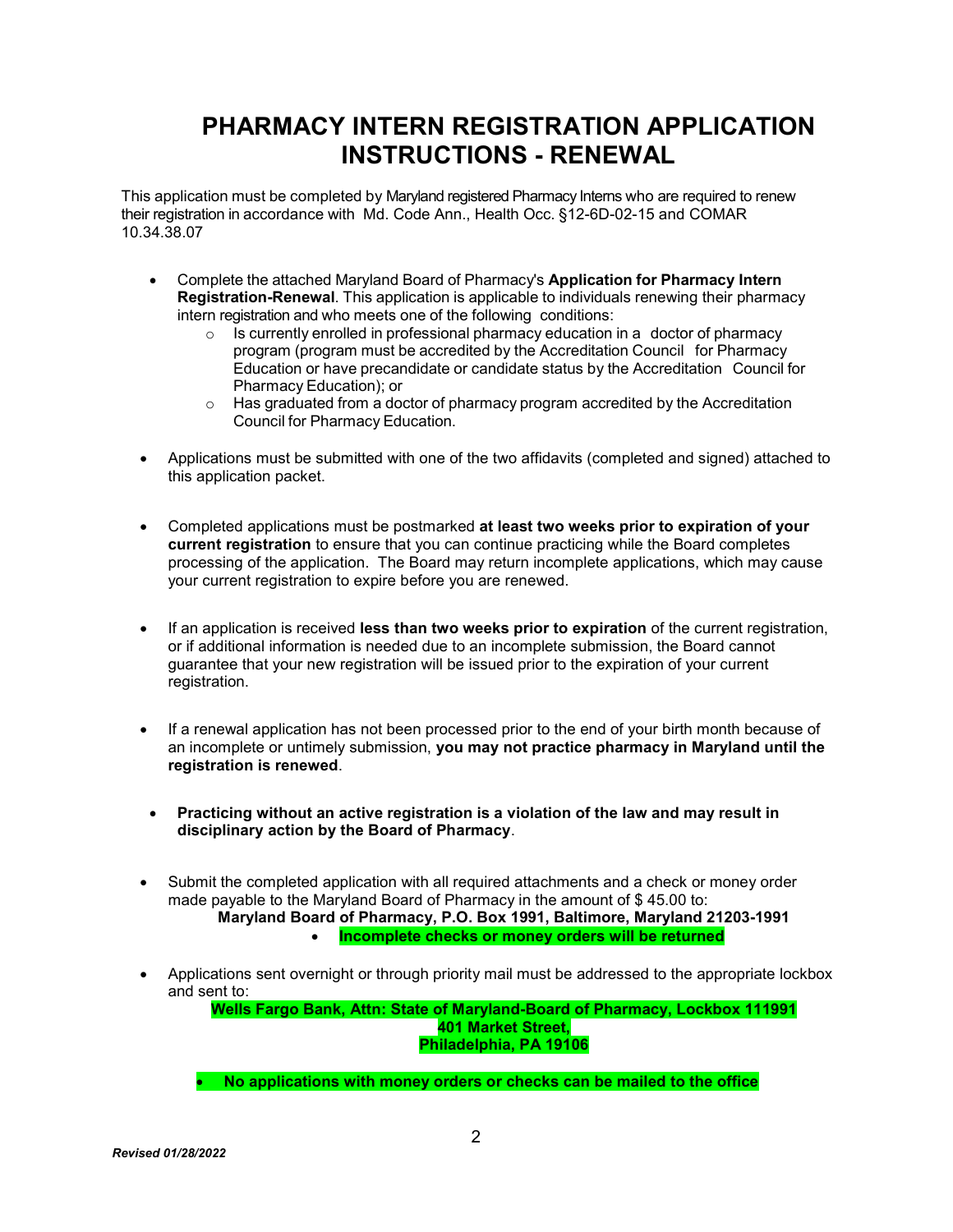- A registrant's business address is public information. If the business address is not available, the registrant's home address may be released upon request under the Public Information Act, Maryland Code Annotated, General Provisions § 4-333(b)(2).
- If you are interested in volunteering for the Emergency Preparedness Task Force, please Visit: http://dhmh.maryland.gov/pharmacy/Pages/emergency-preparedness-information.aspx for more information and/or email MDresponds.dhmh@maryland.gov to register.

NOTE: The application fee is a non-refundable, administrative fee.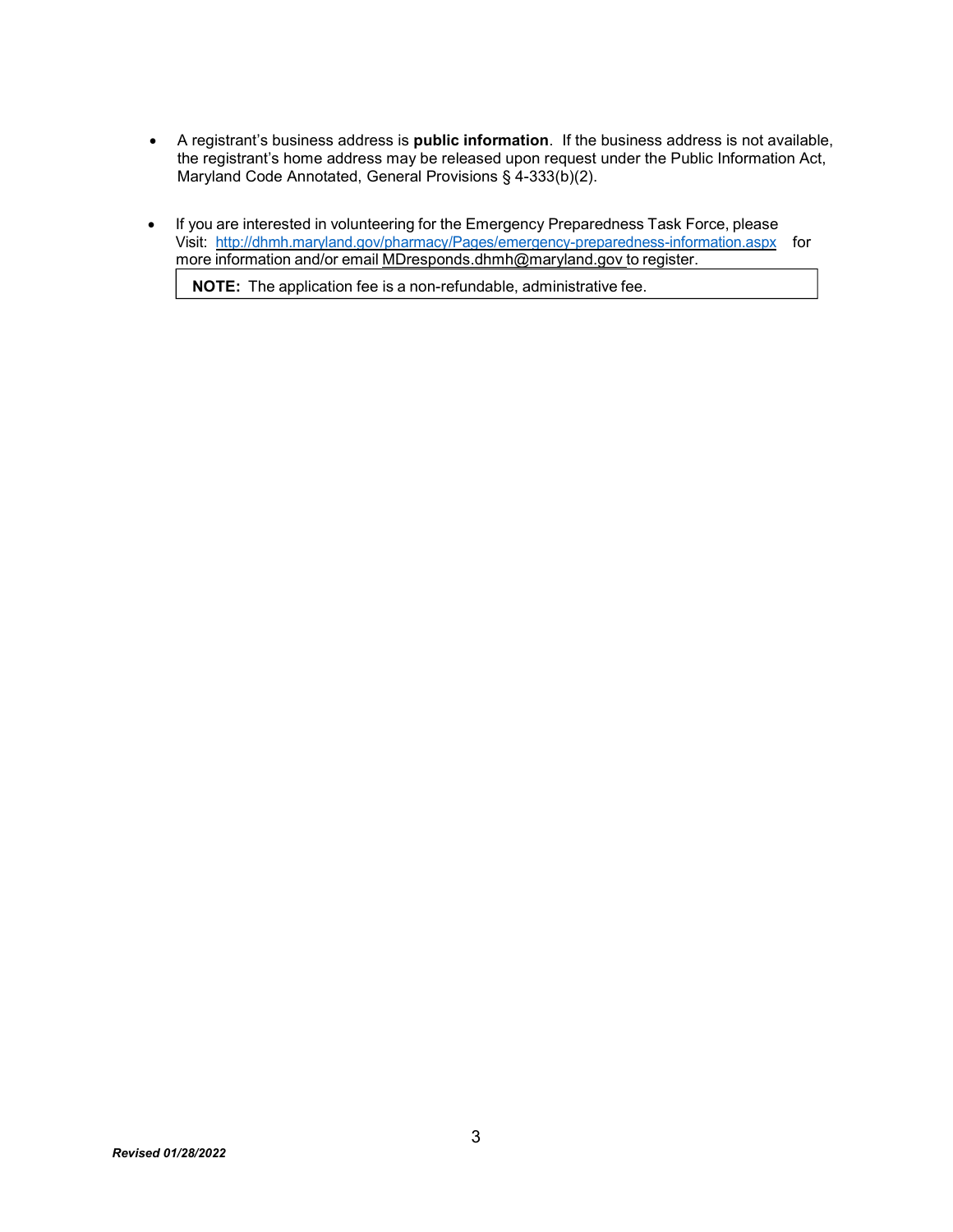4201 Patterson Avenue Baltimore MD 21215-2299 Phone: 410-764-4755 Fax: 410-358-6207 www.health.maryland.gov/pharmacy



# APPLICATION FOR PHARMACY INTERN REGISTRATION - RENEWAL

# RENEWAL APPLICATION ☐Total Due: \$45.00

Please print clearly in ink or type in upper case letters only.

Complete all application sections and sign. Incomplete forms will delay the issuance of your license.

| <b>VETERANS AND SPOUSAL PREFERENCE</b>                                                                                                                                              |  |                      |
|-------------------------------------------------------------------------------------------------------------------------------------------------------------------------------------|--|----------------------|
| Are you an active service member of the spouse or an active<br>service member?                                                                                                      |  | I□ YES □ NO          |
| Are you a veteran or the spouse of a veteran who was<br>discharged from active duty under a circumstance other than<br>dishonorable within one (1) year of filing this application? |  | $\Box$ YES $\Box$ NO |

| 1. IDENTIFICATION      | (ALL INFORMATION REQUIRED) |      |
|------------------------|----------------------------|------|
| <b>First Name:</b>     |                            |      |
| <b>Middle Name:</b>    |                            |      |
| <b>Last Name:</b>      |                            |      |
| <b>Social Security</b> |                            |      |
| Number:                |                            |      |
| <b>Street Address:</b> |                            |      |
| City:                  | State:                     | Zip: |
| <b>Home Phone:</b>     |                            |      |
| <b>Work Phone:</b>     |                            |      |
| <b>Cell Phone:</b>     |                            |      |
| Date of Birth:         |                            |      |
| License #:             | <b>Expiration Date:</b>    |      |
| <b>Email Address:</b>  |                            |      |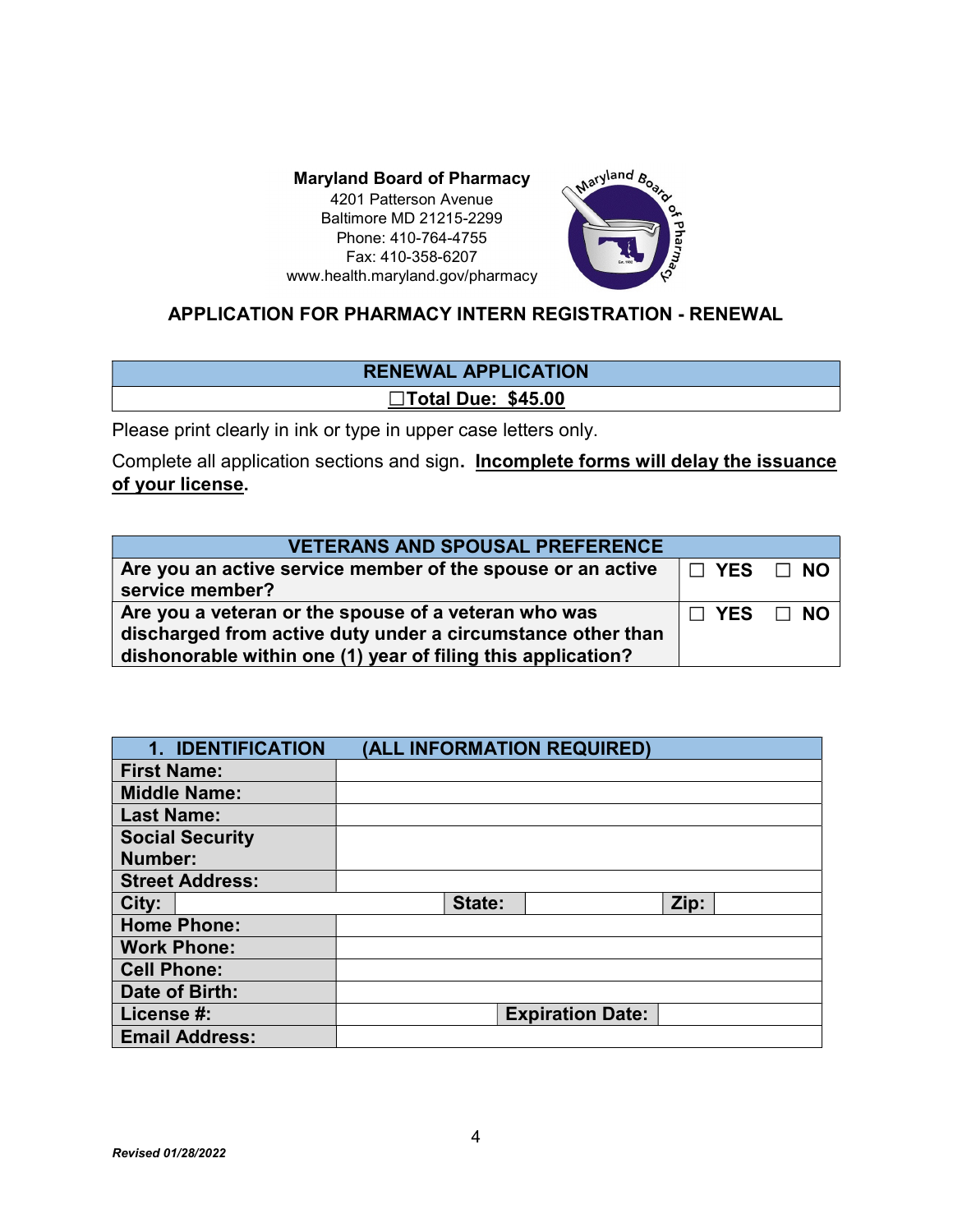|                 | 2. EMPLOYMENT INFORMATION |      |  |
|-----------------|---------------------------|------|--|
| <b>Employer</b> |                           |      |  |
| Name:           |                           |      |  |
| Date of Hire:   |                           |      |  |
| <b>Street</b>   |                           |      |  |
| <b>Address:</b> |                           |      |  |
| City:           | State:                    | Zip: |  |

| <b>3. CURRENT PHARMACY INTERN STATUS</b>                                         |
|----------------------------------------------------------------------------------|
| Check the category that best describes your current pharmacy intern status.      |
| Applicant must provide the additional documentation needed to validate this      |
| status.                                                                          |
| Currently enrolled in a doctor of pharmacy program (pharmacy school) and has     |
| completed 1 year of professional pharmacy education in a doctor of pharmacy      |
| program (program must be accredited by the Accreditation Council for Pharmacy    |
| Education or have pre-candidate or candidate status by the Accreditation Council |
| for Pharmacy Education): You must provide proof of enrollment using              |
| <b>Attachment 1: Pharmacy School Enrollment Affidavit.</b>                       |
| Has graduated from a doctor of pharmacy program accredited by the Accreditation  |
| Council for Pharmacy Education: You must provide proof of graduation using       |
| <b>Attachment 2: Pharmacy School Graduation Affidavit.</b>                       |

| <b>4. PHARMACY SCHOOL INFORMATION</b>           |                         |
|-------------------------------------------------|-------------------------|
| <b>School Name:</b>                             |                         |
| <b>School Address (Including</b><br>Country):   |                         |
| <b>School Phone Number:</b>                     |                         |
| <b>Graduation Date:</b>                         |                         |
| <b>Dates Attended:</b>                          |                         |
| <b>Degree Received:</b>                         | コBS Pharm.<br>Pharm D.  |
| <b>Is the School ACPE</b><br><b>Accredited?</b> | $\neg$ YES<br>$\Box$ NO |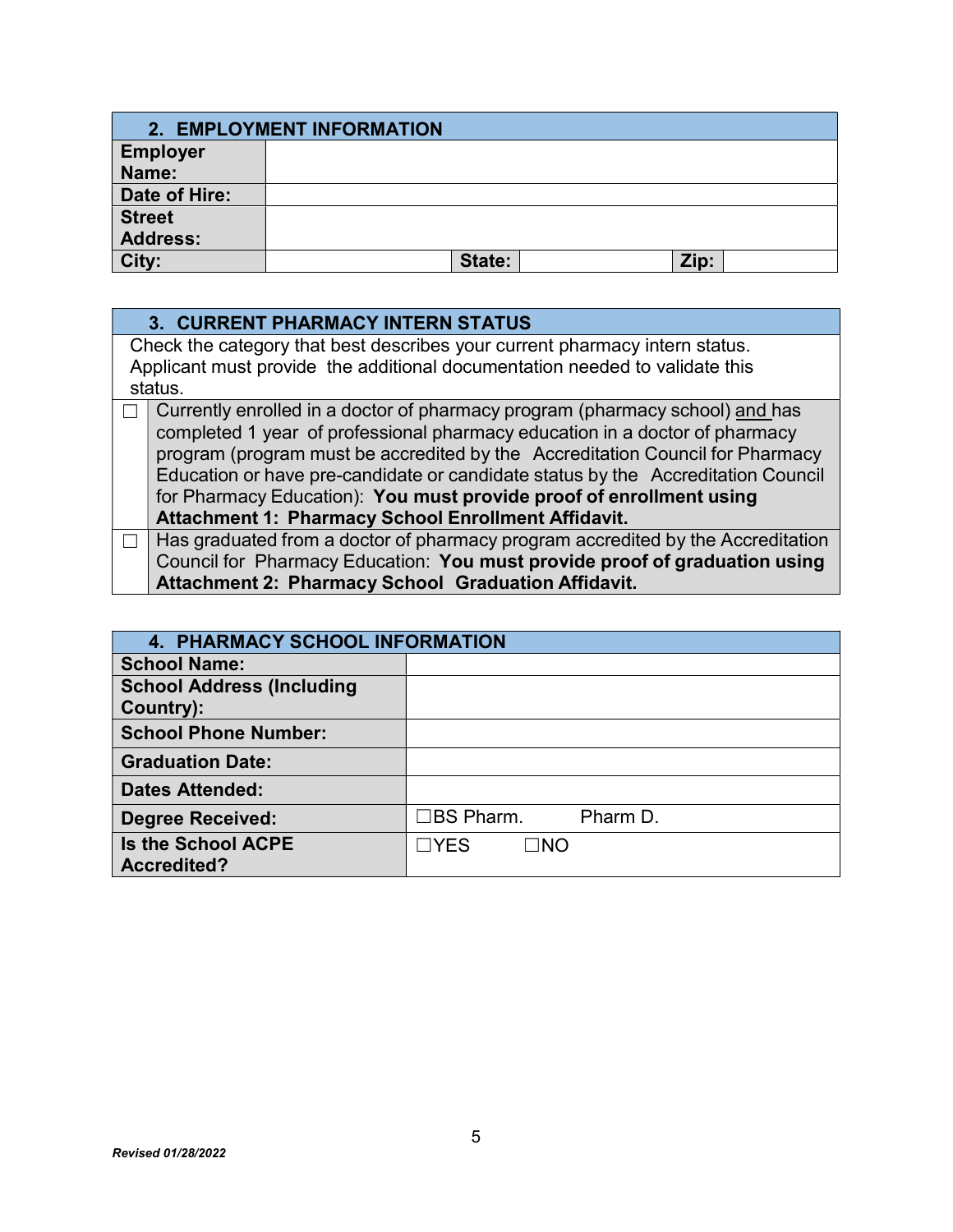| <b>5. REGISTRATION / LICENSURE HISTORY</b>                                        |            |            |
|-----------------------------------------------------------------------------------|------------|------------|
| Have you applied for pharmacy registration or licensure<br>in any other state?    | $\Box YFS$ | $\Box$ NO  |
| If YES, disclose all places, dates and results below. Attach additional sheets if |            |            |
|                                                                                   |            | necessary. |

| <b>Name of State</b> | <b>Date of Application</b>                   | <b>Registration/License</b><br>Issued? |             |
|----------------------|----------------------------------------------|----------------------------------------|-------------|
|                      |                                              | $\Box$ YES                             | $\sqcap$ NO |
| <b>Date Licensed</b> | <b>Registration/License</b><br><b>Number</b> | In Good Standing?                      |             |
|                      |                                              | $\sqcap$ YFS                           | חמר         |

| <b>Name of State</b> | <b>Date of Application</b>                   | <b>Registration/License</b><br>Issued? |  |
|----------------------|----------------------------------------------|----------------------------------------|--|
|                      |                                              | ∩מר<br>$\sqcap$ YFS                    |  |
| <b>Date Licensed</b> | <b>Registration/License</b><br><b>Number</b> | In Good Standing?                      |  |
|                      |                                              | <b>TYES</b><br>าผ∂                     |  |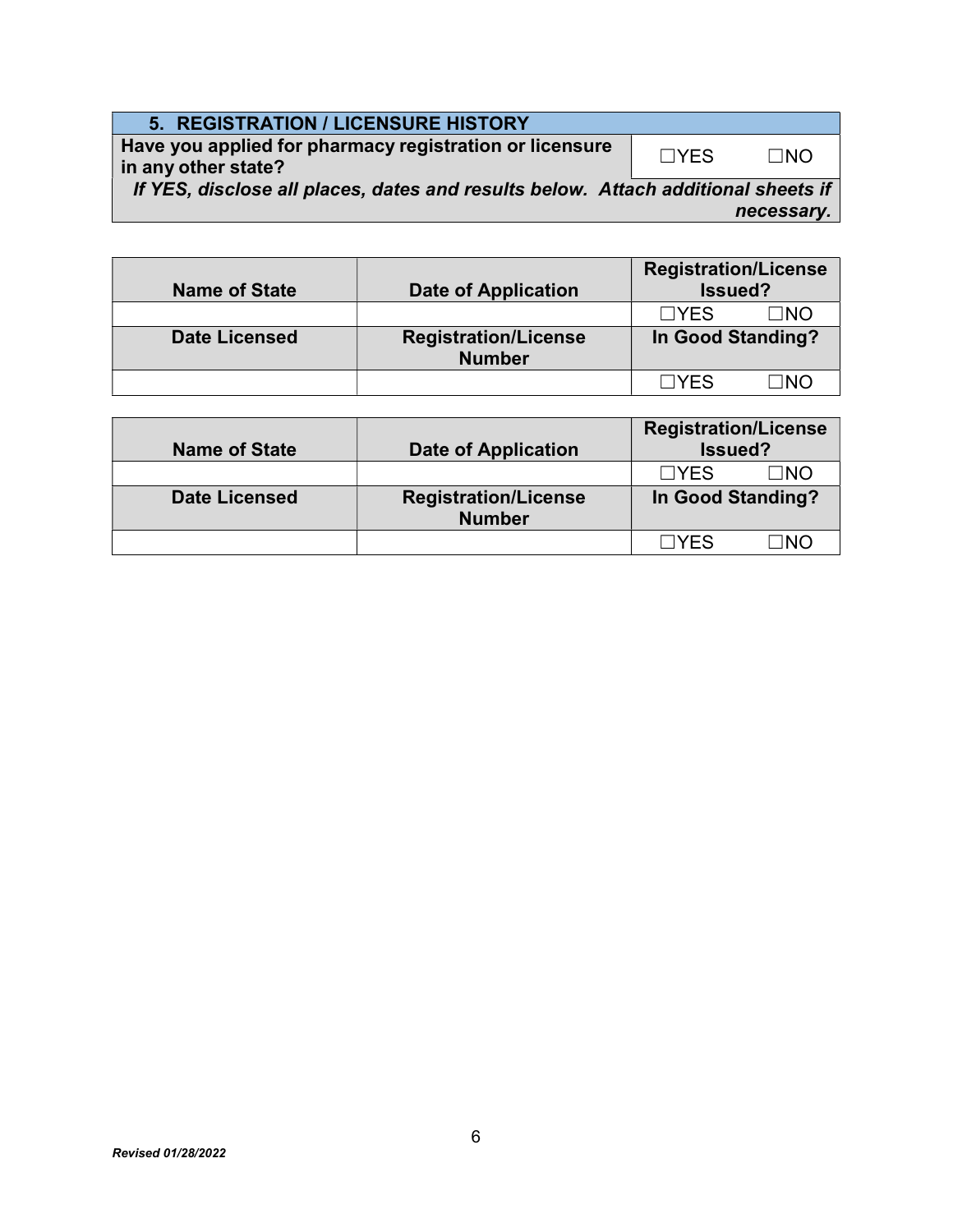| <b>6. PERSONAL ATTESTATION QUESTIONS</b>                                              |                 |              |
|---------------------------------------------------------------------------------------|-----------------|--------------|
| Please read this section carefully and answer the following questions related to your |                 |              |
| practice as a pharmacy intern. If you answer "yes" to any question, please provide a  |                 |              |
| detailed explanation (attach additional pages if necessary) and supporting            |                 |              |
| documentation. Failure to provide complete and correct information may result in      |                 |              |
| delay, or denial, of your application for registration                                |                 |              |
| 1. Has any state licensing or disciplinary board (including                           |                 |              |
| Maryland) or any similar agency in the Armed Forces,                                  |                 |              |
| denied your application for a registration,                                           |                 |              |
| reinstatement or renewal, or taken any formal                                         | $\Box$ YES      | $\Box$ NO    |
| disciplinary action against any registration or license                               |                 |              |
| held by you? Such actions include, but are not limited                                |                 |              |
| to, reprimand, suspension, or revocation.                                             |                 |              |
| Has any state licensing or disciplinary board (including<br>2.                        |                 |              |
| Maryland) or similar agency in the Armed Forces filed                                 | $\Box$ YES      | $\Box$ NO    |
| any complaints or charges against you or investigated                                 |                 |              |
| you for any reason?                                                                   |                 |              |
| 3.<br>Have you surrendered or failed to renew a healthcare                            | $\Box$ YES      | $\square$ NO |
| registration or license in any state?                                                 |                 |              |
| Have you ever withdrawn your application for a<br>4.                                  |                 |              |
| pharmacy intern registration or other health                                          | $\Box$ YES      | $\square$ NO |
| professional license?                                                                 |                 |              |
| Has your employment by any pharmacy, clinic,<br>5.                                    |                 |              |
| healthcare practice, or wholesale drug distributor                                    | $\sqsupset$ YES | $\Box$ NO    |
| been terminated for disciplinary reasons?                                             |                 |              |
| Have you committed a criminal act for which you pled<br>6.                            |                 |              |
| guilty or nolo contendere (see definition below), or for                              | $\Box$ YES      | $\square$ NO |
| which you were convicted or received probation before                                 |                 |              |
| judgment?                                                                             |                 |              |
| Excluding minor traffic violations are you currently<br>7.                            |                 |              |
| under arrest or released on bond, or are there any                                    | $\sqsupset$ YES | $\Box$ NO    |
| current or pending charges against you in any court of                                |                 |              |
| law?                                                                                  |                 |              |
| 8.<br>Have you committed an offense involving alcohol or                              |                 |              |
| controlled substances to which you pled guilty or nolo                                | $\Box$ YES      | $\square$ NO |
| contendere, or for which you were convicted or                                        |                 |              |
| received probation before judgment?                                                   |                 |              |
| Do you have a physical or mental condition that may<br>9.                             | $\Box$ YES      | $\square$ NO |
| impair your ability to practice as a pharmacy intern?                                 |                 |              |
| Has your ability to practice as a pharmacy intern been<br>10.                         | $\Box$ YES      | $\square$ NO |
| affected by the use of any type of drug or alcohol?                                   |                 |              |

\*\* Nolo contendere- A plea in a criminal case which has a similar legal effect as pleading guilty. The defendant does not admit or deny the charges, but a fine or sentence may be imposed based on this plea.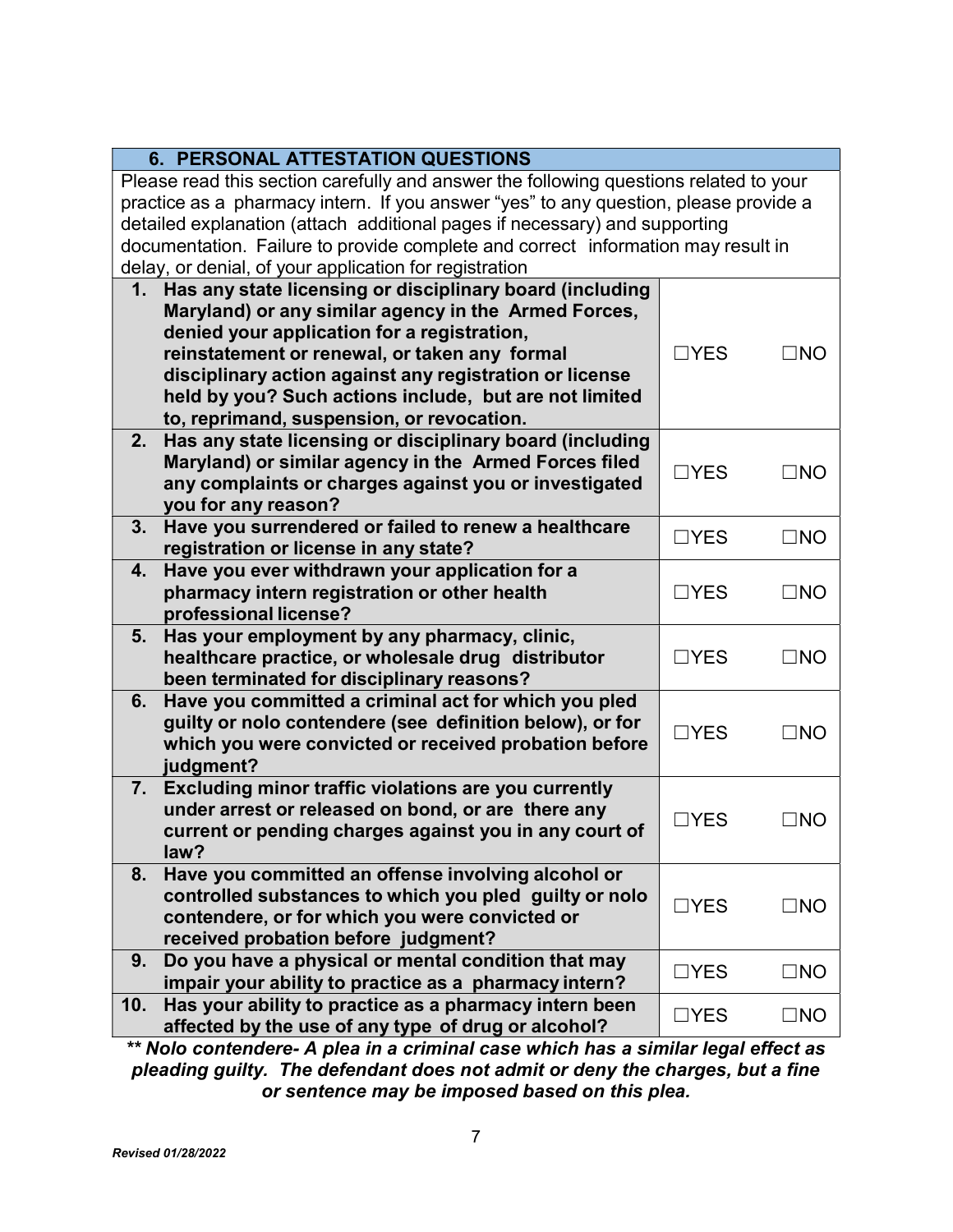I affirm that the information I have given in answer to these questions is true and correct to the best of my knowledge and belief. I have read the Maryland Pharmacy Act, Section 12-101 et. seq., Health Occupations Article, Annotated Code of Maryland, and Board regulations, COMAR 10.34.01 et seq., and if licensed, I agree to practice pharmacy in accordance with laws of Maryland.

Signature: Date:

| 7. LIST OF DESIGNEES                                                         |                                                      |       |  |
|------------------------------------------------------------------------------|------------------------------------------------------|-------|--|
| If applicable, list the names of person and/or entity that you authorize the |                                                      |       |  |
|                                                                              | Board to release information about your application: |       |  |
| <b>Name of Organization</b>                                                  | <b>Name of Person</b>                                | Title |  |
|                                                                              |                                                      |       |  |
|                                                                              |                                                      |       |  |
|                                                                              |                                                      |       |  |

| <b>8. APPLICATION CHECKLIST</b>                                                              |            |           |
|----------------------------------------------------------------------------------------------|------------|-----------|
| <b>Application Fee</b>                                                                       | $\Box$ YES | $\Box$ NO |
| Proof of Current Pharmacy School Enrollment-<br><b>Attachment 1 (if applicable)</b>          | $\Box$ YES | ⊟NO       |
| <b>Proof of Graduation from a Doctor of Pharmacy<br/>Program—Attachment 2 (if applicable</b> | $\Box$ YES | $\Box$ No |
| <b>Birth Certificate or Other Proof of Birth Date</b>                                        | ΠYFS       | ∃Nſ       |

| Would you like to be an emergency preparedness | $\Box$ YES | $\neg$ NO |
|------------------------------------------------|------------|-----------|
| volunteer?                                     |            |           |

|             | , do solemnly swear or affirm under the                                          |
|-------------|----------------------------------------------------------------------------------|
|             | penalties of perjury that I have personally completed this application, that the |
|             | foregoing information is true, correct and complete to the best of my knowledge  |
|             | and belief, and that I understand that any misrepresentation may constitute      |
|             | grounds for revoking this registration.                                          |
|             |                                                                                  |
|             |                                                                                  |
| Applicant's |                                                                                  |
| Signature:  |                                                                                  |
| Date:       |                                                                                  |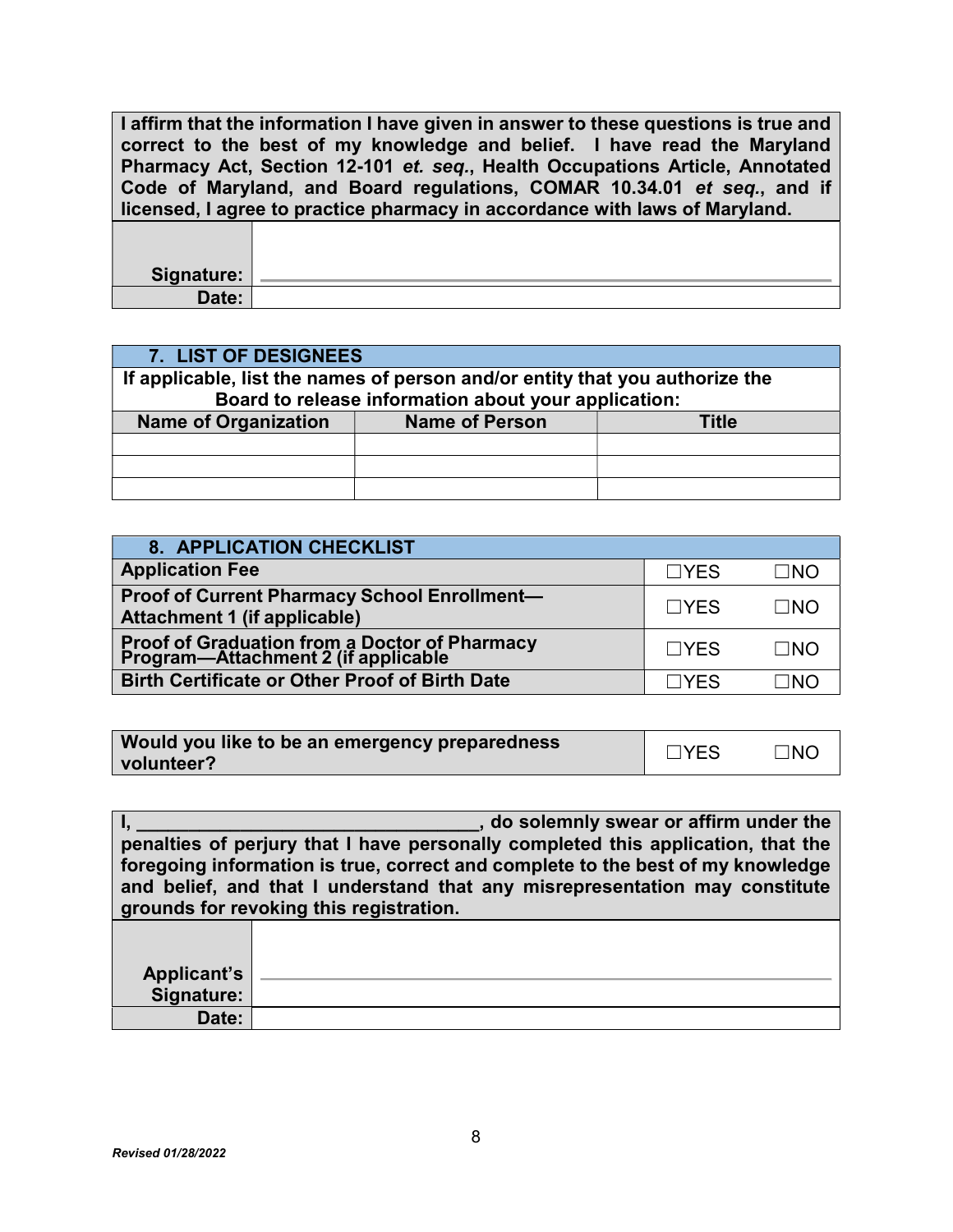# VOLUNTARY EQUAL OPPORTUNITY INFORMATION

To further its commitment to equal opportunity, the Board of Pharmacy requests applicants to VOLUNTARILY provide the following information. This information will be used for statistical purposes only by authorized personnel.

| <b>RACE:</b> | Are you of Hispanic or Latino origin?<br>(A person of Cuban, Mexican, Puerto Rican,<br>South or Central American, or other Spanish | $\Box$ YES | $\Box$ NO |  |
|--------------|------------------------------------------------------------------------------------------------------------------------------------|------------|-----------|--|
|              | culture or origin, regardless of race.)                                                                                            |            |           |  |

If you are not of Hispanic or Latino origin, select one or more of the following racial categories:

| 1. American Indian or Alaska Native (A person having origins in any<br>of the original peoples of North or South America, including<br>Central America, and who maintains tribal affiliations or<br>community attachment.) |  |
|----------------------------------------------------------------------------------------------------------------------------------------------------------------------------------------------------------------------------|--|
| 2. Asian (A person having origins in any of the original peoples of                                                                                                                                                        |  |
| the Far East, Southeast Asia, or the India subcontinent, including,                                                                                                                                                        |  |
| for example, Cambodia, China, India, Japan, Korea, Malaysia,                                                                                                                                                               |  |
| Pakistan, the Philippine Islands, Thailand, and Vietnam.)                                                                                                                                                                  |  |
| 3. Black or African American (A person having origins in any of the                                                                                                                                                        |  |
| black racial groups of Africa.)                                                                                                                                                                                            |  |
| 4. Native Hawaiian or other Pacific Islander (A person having origins                                                                                                                                                      |  |
| in the original peoples of Hawaii, Guam, Samoa, or other Pacific                                                                                                                                                           |  |
| Islands.)                                                                                                                                                                                                                  |  |
| 5. White (A person having origins in any of the original peoples of                                                                                                                                                        |  |
| Europe, the Middle East, or North Africa.)                                                                                                                                                                                 |  |
|                                                                                                                                                                                                                            |  |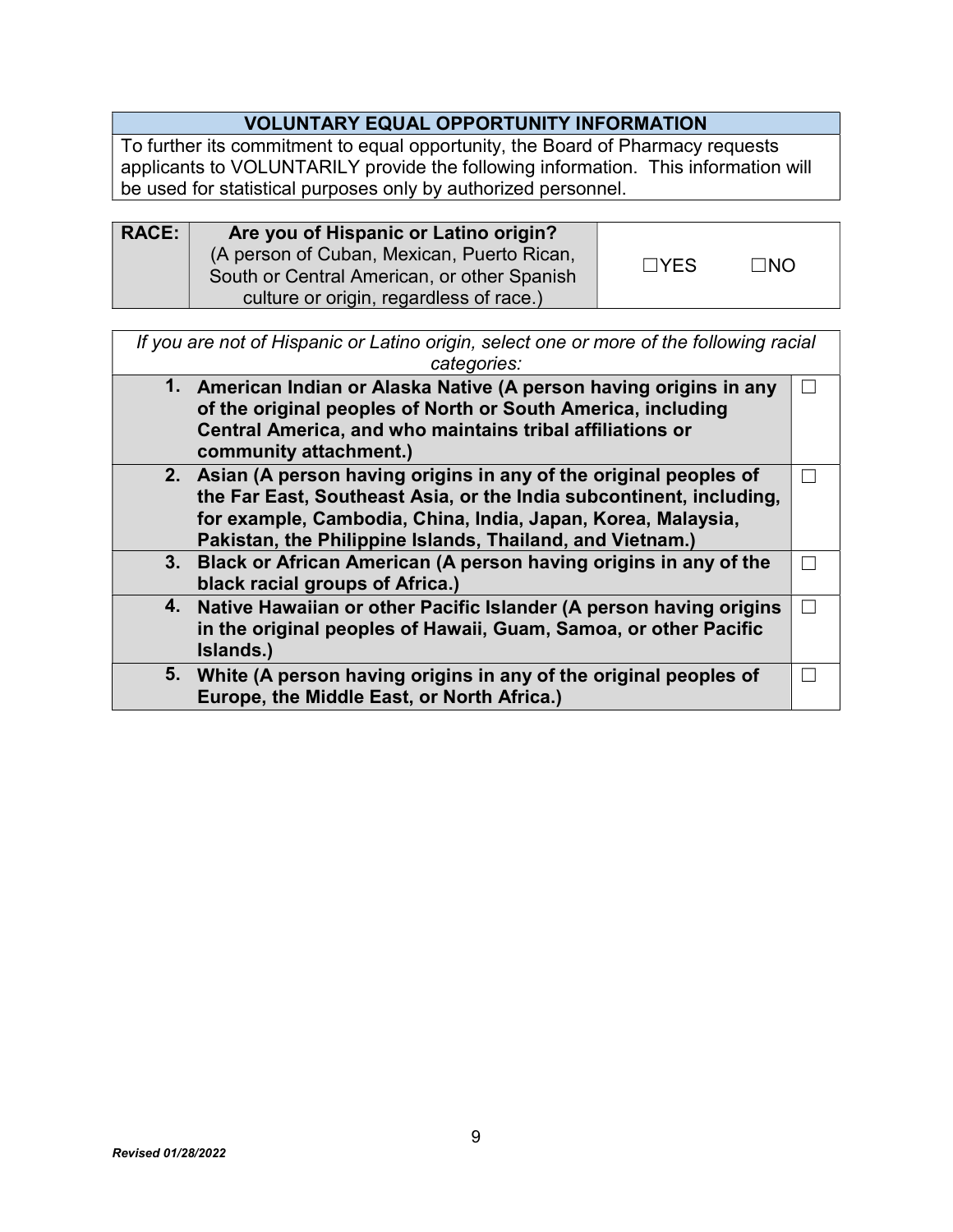### APPLICATION FOR PHARMACY INTERN RENEWAL

# ATTACHMENT 1

#### PHARMACY SCHOOL ENROLLMENT AFFIDAVIT

| <b>Name of Applicant:</b>           |  |  |
|-------------------------------------|--|--|
| <b>School of Pharmacy:</b>          |  |  |
| <b>Address of School:</b>           |  |  |
| Year in School (Select one):        |  |  |
| <b>Expected Date of Graduation:</b> |  |  |
| <b>Social Security #:</b>           |  |  |

#### STATEMENT OF PHARMACY SCHOOL ENROLLMENT \*\* This section must be completed by the school/college of pharmacy \*\*

This is to certify that

NAME OF STUDENT

 $\mathcal{L}_\text{max}$  and  $\mathcal{L}_\text{max}$  and  $\mathcal{L}_\text{max}$  and  $\mathcal{L}_\text{max}$  and  $\mathcal{L}_\text{max}$  and  $\mathcal{L}_\text{max}$ 

is currently enrolled at\_\_\_\_\_\_\_\_\_\_\_\_\_\_\_\_\_\_\_\_\_\_\_\_\_\_\_\_\_\_\_\_\_\_ School/College of **Pharmacy** 

| <b>Initial Enrollment Date:</b> |                    |
|---------------------------------|--------------------|
| <b>Projected Graduation</b>     |                    |
| Date:                           |                    |
| <b>School Address:</b>          |                    |
| <b>School Phone:</b>            | <b>SCHOOL SEAL</b> |
| Dean or Designee Name:          |                    |
| Title:                          |                    |
|                                 |                    |

| <b>Dean or Designee</b><br>Signature: |  |
|---------------------------------------|--|
| Date:                                 |  |
| <b>Phone Number:</b>                  |  |